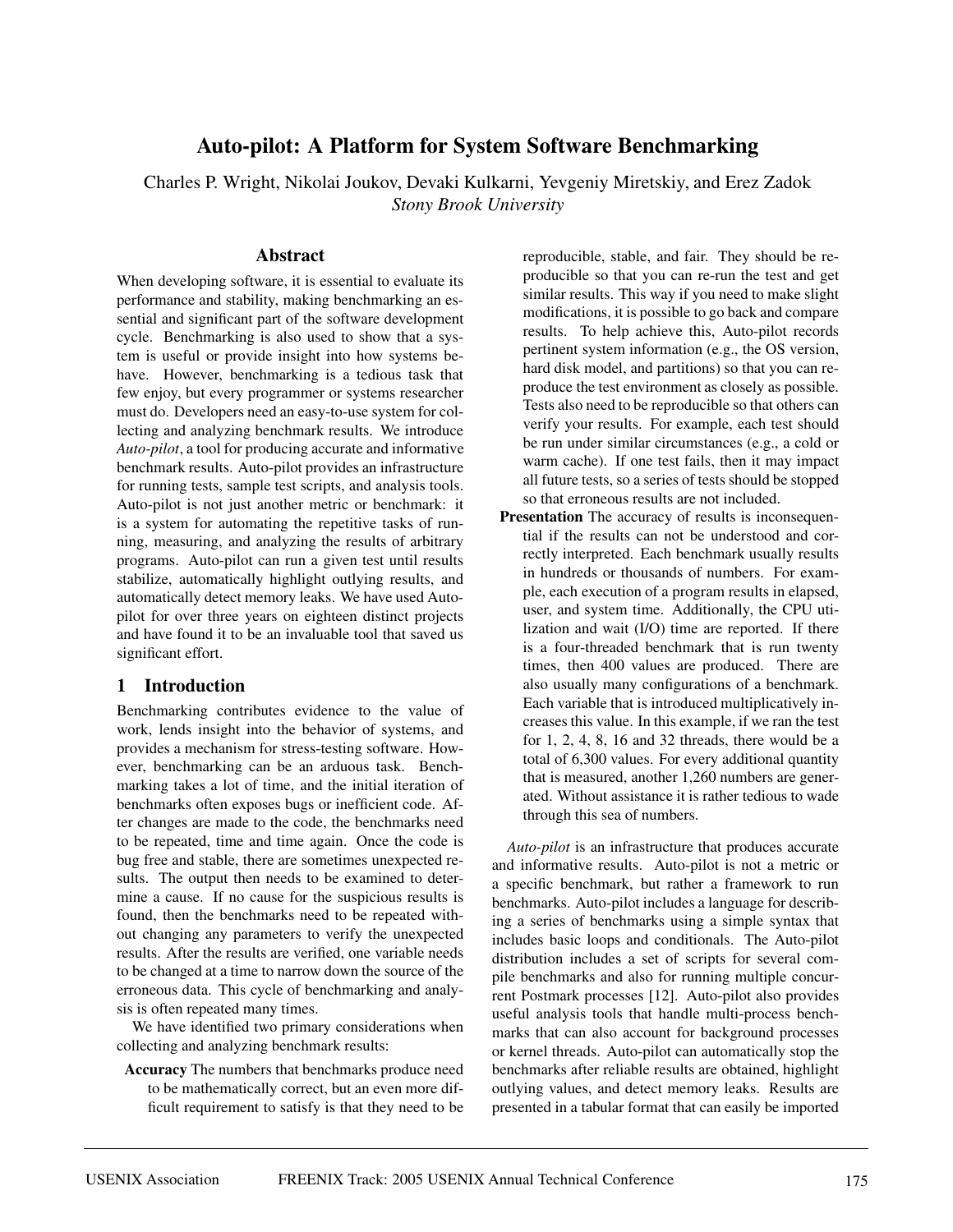into spreadsheets. Auto-pilot also includes a bar and line graph script that generates graphs from the tabular results using Gnuplot.

One of the most frustrating tasks when benchmarking is deciding how many times to run a test. The ideal situation is to run the benchmark precisely as many times as needed to obtain stable results, but not any more than that (to save time for both the benchmarker and to free the testbed for more tests). Auto-pilot can automatically determine when test results have met an arbitrary stability condition (e.g., the half-width of the confidence interval is within 5% of the mean) and stop the tests at that point.

Benchmarking is often used to debug software. Software may leave some state behind that affects future results. For example, a kernel module may have small memory leaks that eventually exhaust system resources. Auto-pilot uses linear regression to determine if there are memory leaks (which reduce the total amount of free memory) , or a performance degradation after each iteration of the benchmark.

Even software that works correctly changes the state of the system. For example, a working set of files is loaded into OS caches. Often, researchers unmount and remount the file system to provide cold cache results, but rebooting has measurable advantages over simply remounting the file system. Unfortunately, rebooting usually adds time-consuming manual intervention to the benchmarking process. To ensure a consistent system state, Auto-pilot provides checkpointing support. Checkpointing and rebooting is fully automated: all Auto-pilot state is written to a file, the machine restarts, and after system initialization completes Auto-pilot resumes the benchmarks from where it left off.

Systems have a long life cycle and benchmark results may need to be analyzed months or years after they were taken (e.g., after a paper is accepted, reviewers often ask questions about the performance evaluation). Complete results must be saved for future analysis in a meaningful way. Auto-pilot carefully stores relevant system information and all program output.

The rest of this paper is organized as follows. We describe previous work in Section 2. In Section 3 we describe the design and implementation of Auto-pilot. We conclude in Section 4.

### **2 Background**

There are many metrics and benchmarks available to test systems. In this section we describe a few notable systems and how they differ from Auto-pilot.

Several tools seek to measure precisely (down to microseconds, nanoseconds, or CPU cycles) the amount of time it takes to perform a single operation. Two examples of these tools are lmbench [14] and hbench:OS [5].

These tools include both a set of tests, and also analysis tools for these specific tests. For example, lmbench measures latency and bandwidth for memory, IPC, file system operations, disk I/O, cached I/O, TCP, UDP, and RPC. Several O/S primitives are also measured by lmbench, including system call entry, context switching, signal handling, process creation, and program execution (fork+exec). These precise measurements are useful to debug parts of a system, but they do not measure the interactions between system calls that exist in more realistic workloads. The lmbench suite contains not only the infrastructure to run and report these benchmarks, but defines the tests as well. In contrast, for Autopilot we focus on running relatively large scale tests (whole programs), like Postmark, a compile, or microbenchmarks that perform some operation many times. For example, we have used Auto-pilot to benchmark specific file system operations like stat and readdir by running find over a tree of files.

Brown and Seltzer developed hbench:OS, which is a modified version of lmbench that improves timing and statistical methodology, adds more parameters to tests, and improves individual benchmarks. In lmbench many tests are run in a loop and a final result is calculated based on all the runs, but some tests are only run once. Because some architectures have coarse-grained timing infrastructures, running the test may produce inaccurate results (e.g., 0 microseconds to perform an operation like a TCP connect). To remove this deficiency, hbench:OS uses a self-scaling loop that runs the test for at least one second, which is several orders of magnitude more than even the worst timing mechanisms. For tests that can be run only once, hbench:OS uses CPU cycle counters. Different methods are used to report results in lmbench and hbench:OS. For some lmbench tests a mean is reported, for others a minimum. In hbench:OS each individual measurement is recorded so that data analysis is separated from reporting. In hbench: OS,  $n\%$  trimmed means are used for all results. The lowest and highest  $n\%$  results are discarded, and the remaining  $(100 - 2n\%)$  results are used to compute an arithmetic mean. Whether trimmed means are a better method for results analysis is disputed by the lmbench authors, but because hbench:OS stores raw results, different types of analysis are still possible. Overall, hbench:OS and Auto-pilot are different for the same reasons lmbench and Autopilot are different: we focus on large general purpose benchmarks, whereas these two systems focus on small micro-benchmarks. However, in Auto-pilot we have made some similar decisions to hbench:OS for reporting and analysis. In Auto-pilot, we record all results and test output. Auto-pilot is also flexible with support for arbitrary metrics (e.g., elapsed time, I/O operations, or packets sent). Our analysis tools can then operate on the raw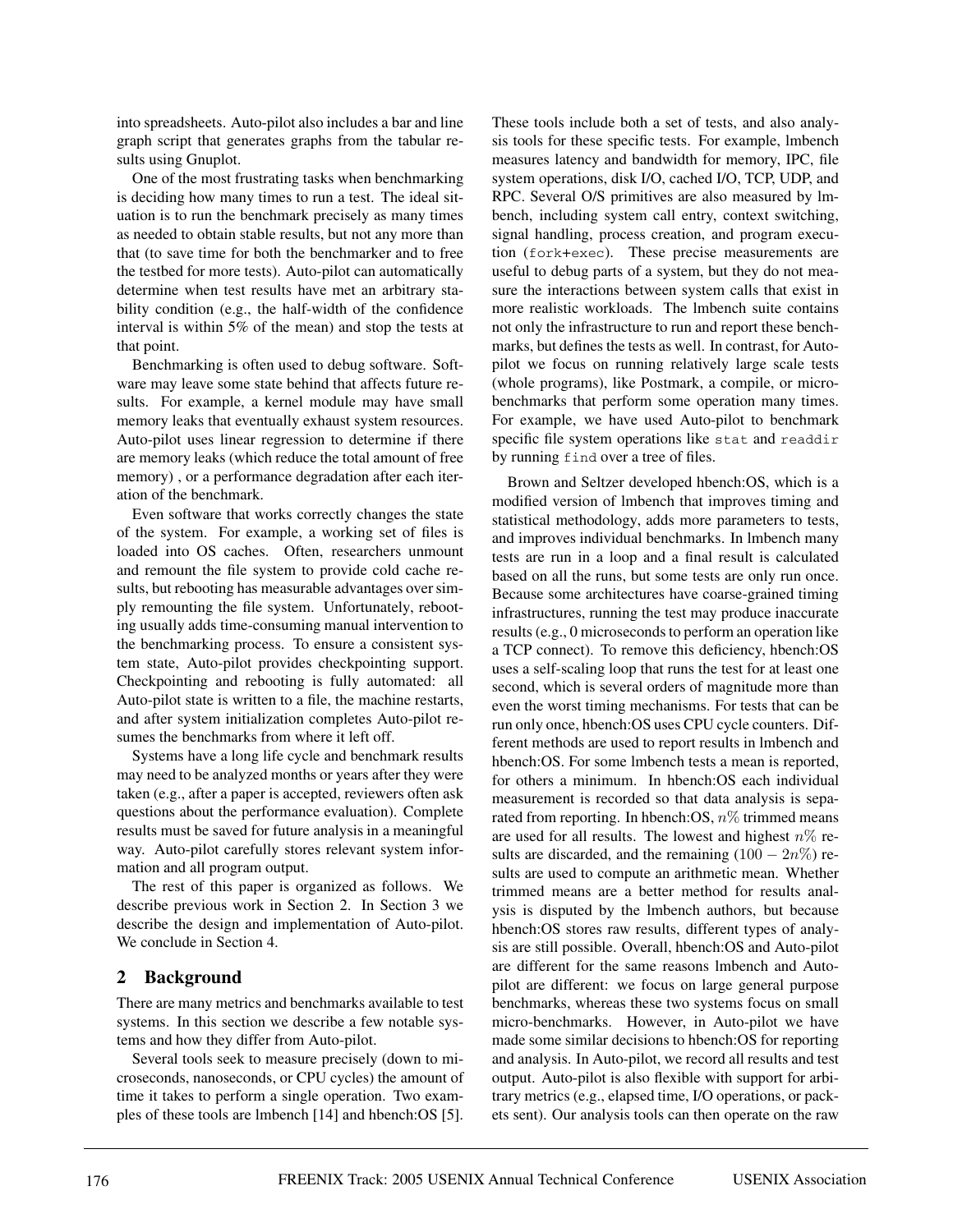output to produce reports and graphs. Like hbench:OS, Auto-pilot can also automatically scale benchmarks to the testbed (e.g., run a benchmark for one hour or until the confidence interval's half-width meets a threshold).

Profilers and other tools measure how long specific sections of code are executed (e.g., functions, blocks, lines or instructions) [3, 9]. Profilers can be useful because they often tell you how to make your program faster, but the profiling itself often changes test conditions and adds overhead, making it unsuitable for comparing the performance of two systems. The Perl Benchmark::Timer module [10] times sections of Perl code within a script. Before the code section, a start function is called; and after the section an end function is called. Benchmark::Timer can run a code section for a fixed number of times, or alternatively until the width of a confidence interval meets some specified value. Auto-pilot can use similar methodology to determine how many iterations of a test should be run.

Other benchmarks like SDET [7] and AIM7 [1] are system-level benchmarks. Both SDET and AIM7 run a pre-configured workload with increasing levels of concurrency. The metric for each benchmark is the peak throughput. These systems focus on developing a metric, and measuring that specific metric, not running arbitrary benchmarks.

The closest system to Auto-pilot is Software Testing Automation Framework (STAF) [11] developed by IBM. STAF is an environment to run specified test cases on a peer-to-peer network of machines. Rather than measuring the performance of a given test, STAF aims to validate that the test case behaved as expected. STAF runs as a service on a network of machines. Each machine has a configuration file that describes what services the other machines may request it to perform (e.g., execute a specific program). STAF also provides GUI monitoring tools for tests. The major disadvantage with STAF is that it requires complex setup, does not focus on performance measurement, and is a heavy-weight solution for running multiple benchmarks on a single machine

The Open Source Development Lab (OSDL), provides a framework called the Scalable Test Platform (STP) that allows developers to test software patches on systems with 1–8 processors [13]. STP allows developers to submit a patch for testing, and then automatically deploys the patch on a system, executes the test, and posts the results on a Web page. STP makes it relatively simple to add benchmarks to the framework, but the benchmarks themselves need to be changed to operate within the STP environment. Auto-pilot is different from STP in two important ways. First, STP is designed for many users to share a pool of machines, whereas Auto-pilot is designed to repeatedly run a single researcher's set of tests on a specific machine. Second, STP provides no analysis tools; it simply runs tests and logs the output, whereas Auto-pilot measures processes and provides tools to analyze results.

# **3 Design**

To run a benchmark, you must write a configuration file that describes which tests to run and how many times. The configuration file does not describe the benchmark itself, but rather points at another executable. This executable is usually a small wrapper shell script that provides arguments to a program like Postmark or a compile benchmark. The wrapper script is also responsible for measurement. We provide sample configuration files and shell scripts for benchmarking file systems. These can be run directly for common file systems, or easily adapted for other types of tests. Given a configuration file and shell scripts, the next step is to run the configuration file with Auto-pilot. Auto-pilot parses the configuration file and runs the tests, producing two types of logs. The first type is simply the output from the programs. This can be used to verify that benchmarks executed correctly and to investigate any anomalies. The second log file is a more structured results file that contains a snapshot of the system and the measurements that were collected. The results file is then passed through our analysis program, *Getstats*, to create a tabular report. Optionally, the tabular report can be used to generate a bar or line graph.

In Section 3.1 we describe auto-pilot, the Perl script that runs the benchmarks and logs the results. In Section 3.2 we describe the sample shell scripts specific to the software being benchmarked. In Section 3.3 we describe Getstats, which produces summaries and statistical reports of the Auto-pilot output. In Section 3.4 we describe our plotting scripts. In Section 3.5 we describe and evaluate checkpointing and resuming benchmarks across reboots. In Section 3.6 we describe using hooks within the benchmarking scripts to benchmark NFS.

### **3.1 auto-pilot**

The core of the Auto-pilot system is a Perl script that parses and executes the benchmark scripts. Each line of a benchmark script contains a command (blank lines and comments are ignored). The command interface has been implemented to resemble the structure of a typical programming language. This makes Auto-pilot easy and intuitive to enhance when writing new benchmarks. Next, we describe the thirteen primary commands.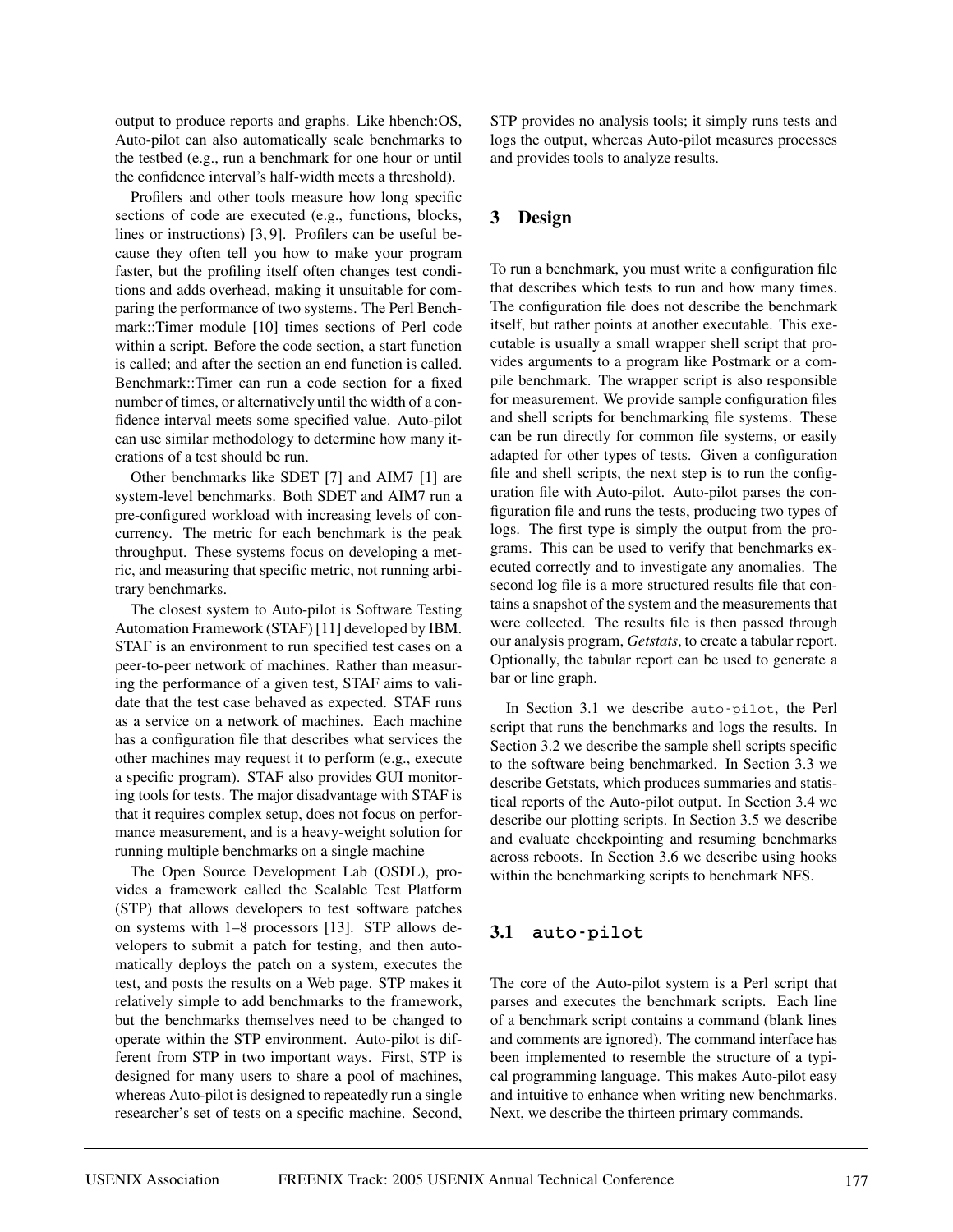**TEST** begins a benchmark. The test directive takes between two and four arguments. The first argument is the name of the test, which is also used to build the name of the output file. The second argument is the minimum number of times to run the test. The third and fourth arguments are optional. The fourth argument specifies a program that determines if the test should continue. If the program's exit status is zero, then the benchmark stops otherwise it continues. The third argument is how many iterations of the benchmark to execute before rerunning the program specified in the fourth argument. This argument is useful because it may be more efficient to execute several iterations of the benchmark between runs of the program rather than running a potentially computationally intensive program after a single iteration. Using a program to determine if tests should continue allows the benchmark to execute until there are stable results, thereby saving time on the testbed, and leaving more time for analysis. Getstats, described in Section 3.3, has support for arbitrary predicates to determine stability. The test directive contains SETUP, EXEC, and CLEANUP directives (described below). Other control directives are also allowed (e.g., IF directives, variable declarations, and loops).

**THREADS** tells Auto-pilot how many concurrent benchmark processes should be run at once. This can be used to test the scalability of systems. Our analysis tools, described in Section 3.3, aggregate the results from these threads.

**EXEC** executes a test. If the THREADS directive is used, then threads processes are simultaneously executed. The results for each thread are logged to separate files. Auto-pilot sets the environment variable APTHREAD to 1 in the first thread, 2 in the second thread, and  $N$  in the *n*-th thread. This allows each thread to perform slightly different tasks (e.g., performing tests in different directories).

**SETUP** executes a setup script for a test. Setup scripts are not multi-threaded, and are used for initialization that is common to all threads (e.g., to mount a test file system). We also support a PRESETUP directive that is run only once. One possible use of PRESETUP is to format a file system only once, and remount it before each test using a SETUP directive.

**CLEANUP** scripts are used to undo what is done in a setup script. CLEANUP scripts can be used to ensure a cold cache for the next test. To run a script after all the iterations of the test are completed, a POSTCLEANUP directive can be used for final cleanup.

**VAR** sets an Auto-pilot variable. Simple variable substitution is performed before executing each line: %VAR% is replaced with the value of VAR. These variables are not exposed to external processes.

**ENV** sets an environment variable and the corresponding Auto-pilot variable. This can be used to communicate with benchmark scripts without the need for many command-line arguments. Auto-pilot also replaces \$VAR\$ with the contents of the environment variable VAR. This is similar to the export command within the Bourne shell.

**IF** is a basic conditional that supports equality, greaterthan, and less-than (and their inverses). If the condition evaluates to true, then all statements until ELSE or FI are executed. If the condition is false, then the optional statements between ELSE and FI are executed. ELSE-IF blocks are also supported.

**WHILE** repeatedly executes a block of code while a certain condition holds true. The condition syntax WHILE uses is the same as IF.

**FOREACH** assigns multiple values to one variable in turn. This is useful because often a single test needs to be repeated with several different configurations.

**FOR** is similar to FOREACH, but instead of specifying each value explicitly, a start, end, increment, and factor are specified. For example, FOR THREADCOUNT=1 TO 32 FACTOR 2 would execute the loop with a THREAD-COUNT of 1, 2, 4, 8, 16, and 32.

**FASTFAIL** causes Auto-pilot to abort if one of the benchmarks may not be successful. If the benchmarks continue, then they may destroy important state that could lend insight into the cause of the failure. An optional *fastfail* script is also defined, which can be used to send email to the person responsible for the benchmarks. We have found it very useful to email pagers, so that testbeds do not remain idle after a failed benchmark.

**CHECKPOINT** writes *all* Auto-pilot internal state to a file. If Auto-pilot is invoked with the checkpoint file as an argument, then it resumes execution from where it left off. The return value of CHECKPOINT is similar to the Unix fork system call. After restoring a checkpoint, the value of the Auto-pilot variable RESTORE is 1, but after writing the checkpoint, the value of RESTORE is 0. In Section 3.5 we present and evaluate an in-depth example of checkpointing across reboots.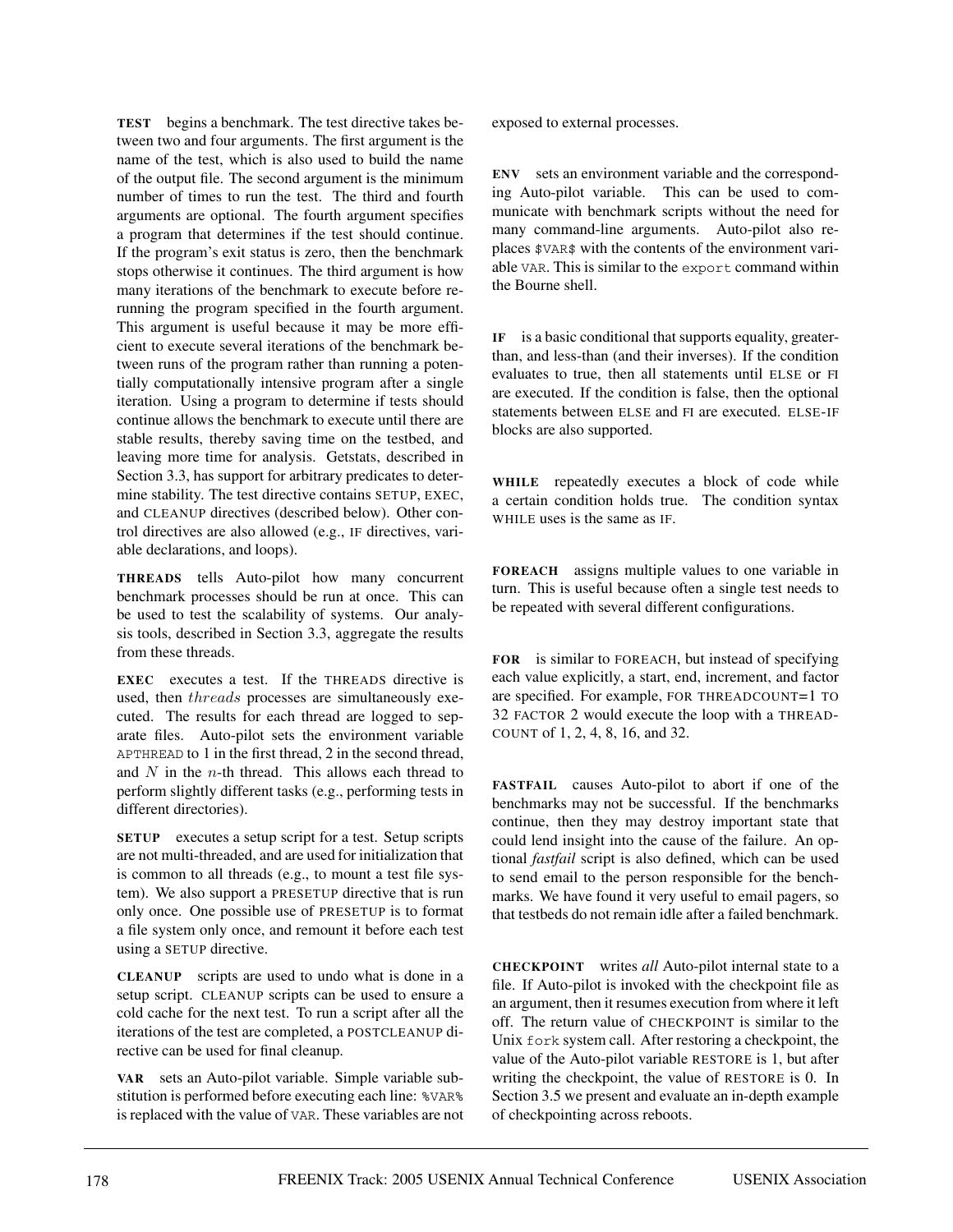**Configuration example** Figure 1 shows the Postmark configuration file included with Auto-pilot.

```
1 INCLUDE common.inc
2 FOREACH FS ext2 ext3 reiserfs
3 FOR THREADCOUNT=1 TO 32 FACTOR 2
4 THREADS=%THREADCOUNT%
5 TEST %FS%:%THREADS% 10 1 getstats \
  --predicate '("$delta" < 0.05 * $mean) \
  || ($count > 30)'
6 SETUP fs-setup.sh %FS%
7 EXEC postmark.sh
8 CLEANUP fs-cleanup.sh %FS%
9 DONE
10 DONE
11 DONE
12 INCLUDE ok.inc
```
*Figure 1: A sample Auto-pilot configuration file*

Line 1 includes common.inc, a configuration file that performs actions that are common to all tests. common.inc also turns off all excess services (e.g., Cron) to prevent them from interfering with a benchmark run. The common.inc file also includes local.inc, which the user can create to set variables including TESTROOT, which defines the directory where the test will take place. Line 2 begins a FOREACH loop. This loop is executed a total of three times. The first time the value of FS is set to "ext2," the second time it is set to "ext3," and on the third it is "reiserfs." Line 3 begins a nested loop that will set the THREADCOUNT variable to 1, 2, 4, 8, 16, and 32. Line 4 sets the number of threads to use to THREADCOUNT. Lines 5–9 define the test. The test is named %FS%:%THREADS%. For example, the first test is named ext2:1. The test is executed 10 times, and then after each test the Getstats program (described in Section 3.3), is used to determine whether the confidence interval has an acceptable half-width for elapsed, user, and system time. The test is stopped after 30 runs, to prevent a test from running forever. Line 6 calls fs-setup.sh with an argument of ext2. This is our file system setup script, which formats and mounts a file system (formatting can be disabled with environment variables). Line 7 executes postmark.sh. This shell script creates a Postmark configuration, and then executes Postmark through our measurement facility (described in Section 3.2). Line 8 unmounts the Ext2 file system, so that the next run takes place with a cold cache. Lines 9–11 close their corresponding loops. Line 12 turns services back on, and optionally sends an email to the user indicating that the benchmarks are complete.

#### **3.2 Benchmark Scripts**

We provide a set of file system benchmarking scripts for Postmark [12] and compiling various packages. We included an example script for compiling Am-Utils [15],

GCC [8], and OpenSSL [17]. Most other packages can be compiled by setting environment variables or with minimal changes to the existing scripts.

Many applications can be benchmarked without any scripts, but file systems require complex setup and cleanup. Our scripts also serve as an example for benchmarking applications in other domains. We wrote scripts to test some of our complex file systems. These systems required extensive testing and Auto-pilot allowed us to methodically test and debug them.

The flow of the scripts is organized as two components. The first component mounts and unmounts the file system. The second performs the Postmark or the compile benchmark. Though we distribute scripts for benchmarking compilations and Postmark on Ext2, Ext3, and Reiserfs, it is easy to add other benchmarks or platforms. To test additional file systems, the Auto-pilot scripts have hooks for mount, unmount, mkfs, tunefs, and more. With these hooks, new file systems or new file system features can be used. We provide example hooks for enabling HTrees on Ext2/3 [16] and to benchmark on top of stackable file systems [21]. We describe how we used the hooks to concurrently benchmark an NFS client and server in Section 3.6.

The sample Auto-pilot scripts we distribute demonstrate the following principles:

- Separating the test and the setup. Most benchmarks involve performing several workloads on several configurations. Each configuration has a setup and a corresponding cleanup script. Each workload has a script common to all configurations.
- Using variables for all values that may change. We additionally have support for operating system and host-specific options.
- Unmounting the file system on which the benchmark takes place between runs, even if the previous run failed.

Auto-pilot includes common.inc, which calls noservices.sh to shut down Cron, Sendmail, Anacron, LPD, Inetd, and other services on the testbed. If no user is logged in via SSH, then SSH is also turned off. We create /etc/nologin to prevent users from logging in while the test is being run. Swap space is optionally disabled to prevent it from affecting results. All these actions are taken to avoid unexpected user or system activity from distorting the results.

The file system setup script loads in machine-specific settings (e.g., which device and directory to use). Next, the script logs some vital statistics about the machine (OS version, CPU information, memory usage, hard disk configuration, and partition layout). The script then unmounts any previously-mounted file systems, formats the device, and mounts the new file system (e.g., Ext2,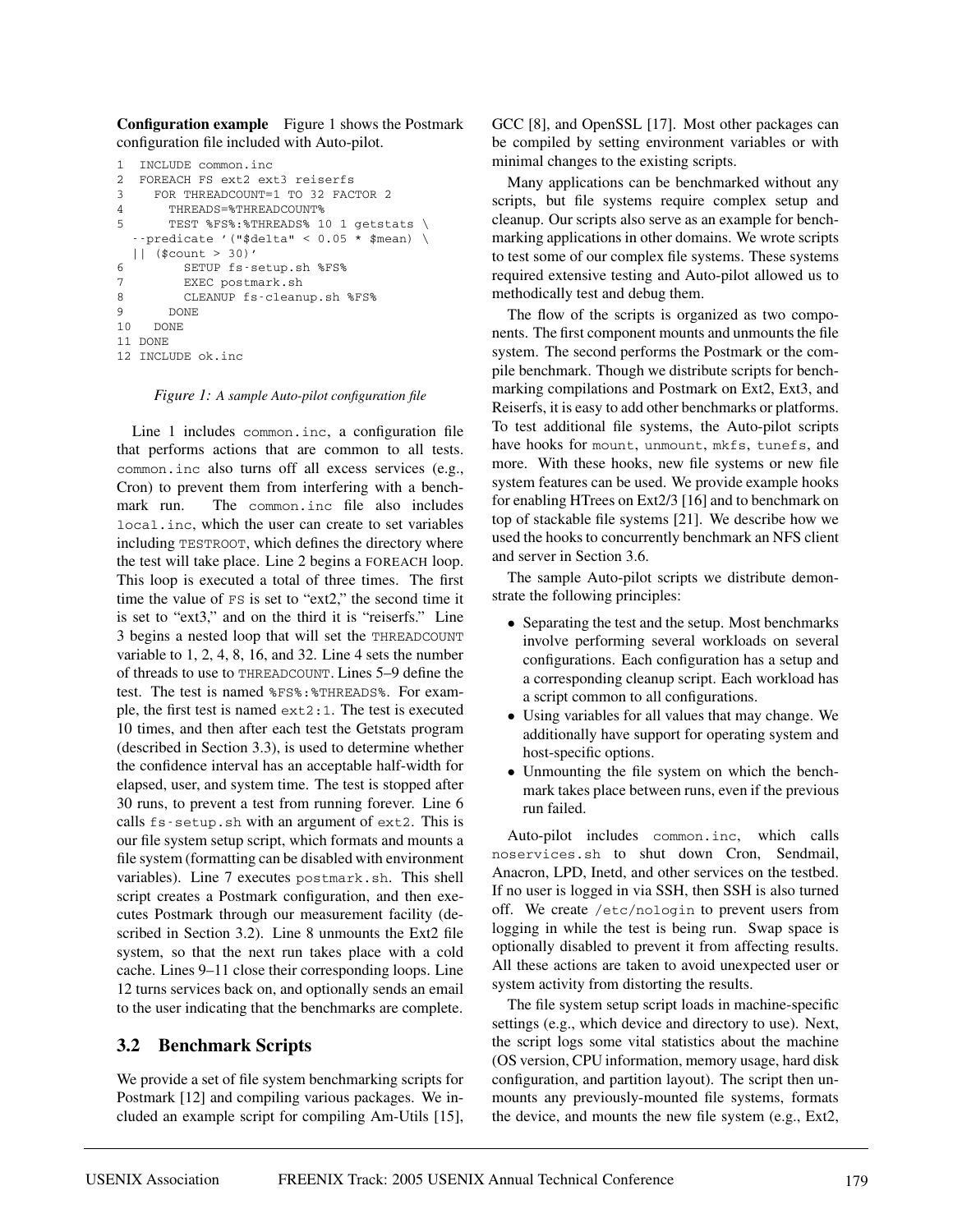Ext3, or Reiserfs). This ensures a clean cache and consistent disk layout. Because vital machine information is recorded, the test conditions can be reproduced in the future.

Next, the benchmark is executed. The compile script unpacks, configures, and compiles the package specified. The compile commands are run through a function named *ap measure*. This function produces a block of information that encapsulates the results for this test. By default, the block includes the iteration of the test, which thread was running, the elapsed time, the system CPU time, the user CPU time, and the command's exit status. When analyzing the results, this block logically becomes a row in a spreadsheet. Additional fields can be added through the use of measurement hooks. Measurement hooks are executed before and after the test. Each hook can produce values to be included in the block. We provide sample hooks that measure the number of I/O requests for a given partition; the amount of free memory; the amount of CPU time used by background processes; network utilization; and more. Programs such as CFS [4] or Cryptoloop [18] use a separate thread for some processing. Even if the instrumented process itself does not have additional threads, the kernel may use asynchronous helper threads to perform certain tasks (e.g., bdflush to flush dirty buffers or kjournald to manage journalized block devices). This hook allows measurement of daemons that expend effort on behalf of the measured process. The measurement hook is also called one final time so that it can produce its own blocks. This feature is used for the CPU time difference measurement hook to enumerate all processes that used additional CPU time. Our I/O measurement script also adds a block with the number of I/O operations that occurred on each partition.

The Postmark script is more complicated because it can run several Postmark processes in parallel. When running a multithreaded test, Auto-pilot sets two environment variables: APTHREAD and APIPCKEY. APTHREAD is the thread number for this test. APTHREAD can be used, for example, so that different processes use different directories. APIPCKEY is used for synchronization. First, the Postmark script creates a directory and then sets up a Postmark configuration file. Because Auto-pilot starts each test sequentially, one test could start before another and then the timing results would be inaccurate. To solve this, Auto-pilot creates a System V semaphore with the number of threads as its value. Before executing Postmark, each test script decrements the semaphore. We include a small C utility that calls semct1 to decrement the semaphore. All of the test processes are suspended until the semaphore reaches zero, at which point they all begin to execute concurrently.

After all the benchmark processes complete, Auto-

pilot executes the cleanup script, which unmounts the file system. After all tests are executed successfully, SSH is restarted and /etc/nologin is removed. This is not meant to restore the machine to its previous state, but rather to allow remote access, so that the benchmarker can retrieve results, or begin another series of benchmarks. Auto-pilot does not keep track of which services it stopped. To restore the services the machine was running before the benchmarks, it can simply be rebooted.

#### **3.3 Getstats**

Getstats is a Perl script which processes the results log file to generate useful tabular reports. In addition to Auto-pilot results files, Getstats can process Comma Separated Value (CSV) files or the output of GNU time. Getstats is flexible in that it does not hardcode the types of information it expects in these files; it simply reads and displays the data. The parsers themselves are also modular. Getstats searches the Perl library path for valid Getstats parsers and loads them. To write a new parser, two functions must be defined: a detection function and a parsing function that reads the input file into a twodimensional array. We originally used this functionality to add support for GNU time files, but have also used it for some of our own custom formats. We discuss mostly timing information, but we have also analyzed network utilization, I/O operations, memory, and other quantities with Getstats.

Getstats has a basic library of functions to transform the data. Examples of transformations include adding a column derived from previous values, selecting rows based on a condition, raising warnings, grouping data based on the value of a column, or aggregating data from multiple rows to produce a single summary statistic. If Getstats detects that it is being run on results files with time data, it performs some default transformations composed of the basic library transformations. These include raising warnings if a command failed, aggregating multiple threads into a single value, computing a *wait* time (the time the measured process was not running) and a CPU-utilization column, raising warnings if any test had a high z-score for one if its values, computing overheads, and finally generating a tabular report.

Figure 2 shows a tabular report generated by Getstats compares Ext2 with Ext3, when run on the Postmark configuration discussed in Section 3.1. The first line of the report is a high  $z$ -score warning for the third iteration of ext2 with one thread. If there are tests with very large z-scores, then there likely were problems with the benchmark. A few other high z-score warnings were issued, but are not shown to conserve space. Of note is that Ext2 ran only ten times, but Ext3 needed to run 15 times to get an acceptable half-width percentage for the measured quantities (the predicates are not run for Wait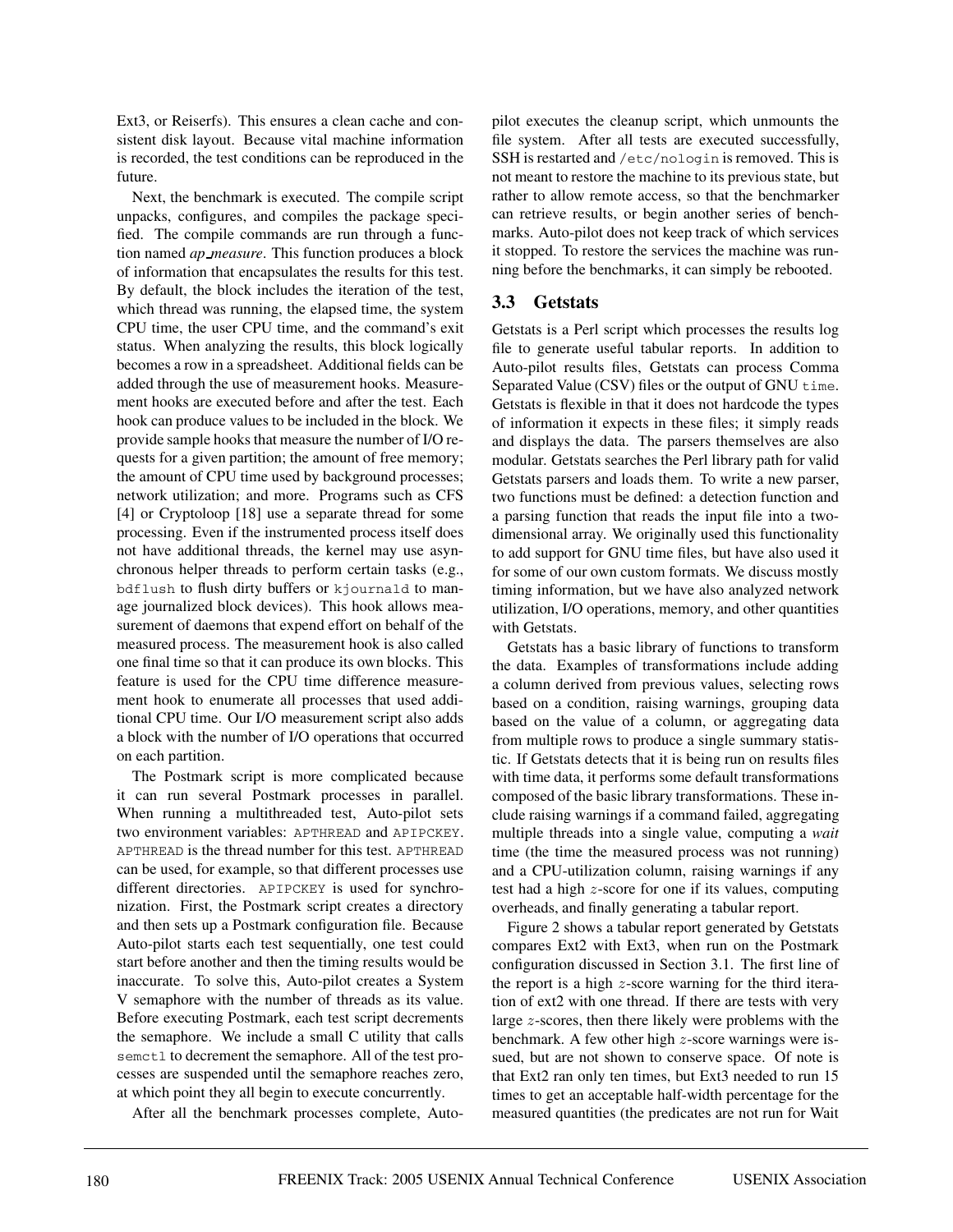| $ext{2:1.res}$ : High z-score of 2.21853230276562 for elapsed in epoch 3. |                 |           |                                                          |       |                      |       |                   |                 |                                                                   |
|---------------------------------------------------------------------------|-----------------|-----------|----------------------------------------------------------|-------|----------------------|-------|-------------------|-----------------|-------------------------------------------------------------------|
| $\cdots$                                                                  |                 |           |                                                          |       |                      |       |                   |                 |                                                                   |
| ext2:1.res                                                                |                 |           |                                                          |       |                      |       |                   |                 |                                                                   |
| NAME                                                                      | COUNT           |           | MEAN MEDIAN                                              | LOW   | HIGH                 | MIN   | MAX SDEV%         | HW <sub>8</sub> |                                                                   |
| Elapsed                                                                   | 10              | 6.055     | 6.063                                                    | 5.991 | 6.120                | 5.855 | 6.180 1.491 1.067 |                 |                                                                   |
| System                                                                    | 10              | 2.758     | 2.760                                                    | 2.709 | 2.807                | 2.640 | 2.880 2.499 1.788 |                 |                                                                   |
| User                                                                      | 10              | 1.675     | 1.680                                                    | 1.615 | 1.735                | 1.510 | 1.820 5.044 3.609 |                 |                                                                   |
| Wait                                                                      | 10 <sup>°</sup> | 1.622     | 1.636                                                    | 1.567 | 1.677                | 1.465 | 1.718 4.759 3.404 |                 |                                                                   |
| $CPU$ %                                                                   |                 |           | 10 73.221 73.079 72.572 73.871 72.007 74.981 1.240 0.887 |       |                      |       |                   |                 |                                                                   |
| ext3:1.res                                                                |                 |           |                                                          |       |                      |       |                   |                 |                                                                   |
| NAME                                                                      | COUNT           |           | MEAN MEDIAN                                              | LOW   | HIGH                 | MIN   | MAX SDEV%         | HW <sub>8</sub> | O/H                                                               |
| Elapsed                                                                   |                 |           |                                                          |       |                      |       |                   |                 | 15 77.861 76.865 74.156 81.567 64.308 88.209 8.594 4.759 1185.869 |
| System                                                                    | 15              | 4.272     | 4.290                                                    | 4.217 | 4.327                | 4.100 | 4.410 2.334 1.293 |                 | 54.895                                                            |
| User                                                                      | 15              | 1.825     | 1.820                                                    | 1.773 | 1.877                | 1.670 | 1.990 5.132 2.842 |                 | 8.935                                                             |
| Wait                                                                      |                 | 15 71.765 | 70.775                                                   |       | 68.064 75.466 58.158 |       |                   |                 | 82.179 9.312 5.157 4324.025                                       |
| CPU <sup>8</sup>                                                          | 15              | 7.885     | 7.923                                                    | 7.499 | 8.272                | 6.836 | 9.563 8.850 4.901 |                 | $-89.231$                                                         |

*Figure 2: The Getstats tabular report format showing the results for Postmark with a single thread on Ext2 and Ext3.*

and CPU% which are computed quantities). This is not unexpected because journaling adds complexity to the file system's I/O pattern, resulting in greater variability [6]. The tabular format itself is useful as a mechanism to present detailed results or to import data into spreadsheets, but graphs present a better overall picture of the results.

**Output Modes** Getstats provides several useful options to analyze and view different output modes. The simplest mode outputs the raw uninterpreted values, which is useful when there are problems with the benchmark (e.g., one run had anomalous results). The tabular report also has information useful for plotting. The LOW and HIGH columns are suitable for creating error bars with Gnuplot. Getstats supports several methods of creating error bars: Student- $t$  confidence intervals, the minimum and maximum value, or the standard deviation. By default Getstats reports the count, mean, median, minimum, maximum, and Student- $t$  confidence interval error bar values (shown as low and high), and the standard deviation and half-width of the confidence interval as a percent of the mean. The standard deviation is a measure of how much variance there is in the tests. The half-width of the confidence interval describes how far the true value may be from the mean with a given degree of confidence (by default 95%). If multiple results files are specified, then the first file is used as a baseline to compute overheads for the subsequent files (this is shown as "O/H"). This report gives a high-level yet concise overview of a test.

**Statistical Tests** After changing your software you would like to know if your changes actually had a measurable effect on performance (or some other measured quantity). In some cases it is sufficient to compare the means, and if they are "close", then you may assume that they are the same or that your change did not noticeably affect performance. In other circumstances, however, a more rigorous approach should be used. For example, if two tests are very close, it can be difficult to determine if there is indeed a difference, or how large that difference really is. To compare two samples, Getstats can compute the confidence interval for the difference between the means, and can also run a two-sample  $t$ -test. The confidence interval quickly tells you if there is a difference, and how much it is. The confidence interval is simply a range of numbers. If that range includes zero, then the samples are not significantly different. Getstats also can run a two-sample  $t$ -test to determine the relationship between two results files. A statistical test has a *null hypothesis*, which is assumed to be true. An example of a null hypothesis is  $u1 = u2$ . The result of a t-test is a P-value, which is the probability that you would observe the data if the null hypothesis is true. If the P-value is large (close to 1), then your data is consistent with the null hypothesis. If the P-value is small (closer to 0), then your data is not consistent with the null hypothesis. If the P-value is smaller than a predetermined significance level (e.g., .05), then you reject the original assumption (i.e., the null hypothesis).

Figure 3 shows the output of a Getstats  $t$ -test for two samples: CHILL and REMOUNT. We ran a recursive grep benchmark over the GCC 3.4.3 source tree. For CHILL we ran a program that we wrote called *chill* that is designed to ensure cold-cache results. Our version of chill was inspired by a similar program in SunOS 4 [20]. Chill allocates and dirties as much memory as possible, thereby forcing the kernel to evict unused objects. We hypothesized that chill would provides more stable results than simply unmounting the test file system, because it causes all caches to be purged, not just those related to the test file system. The REMOUNT configuration unmounts the file system and then mounts it again instead of running chill.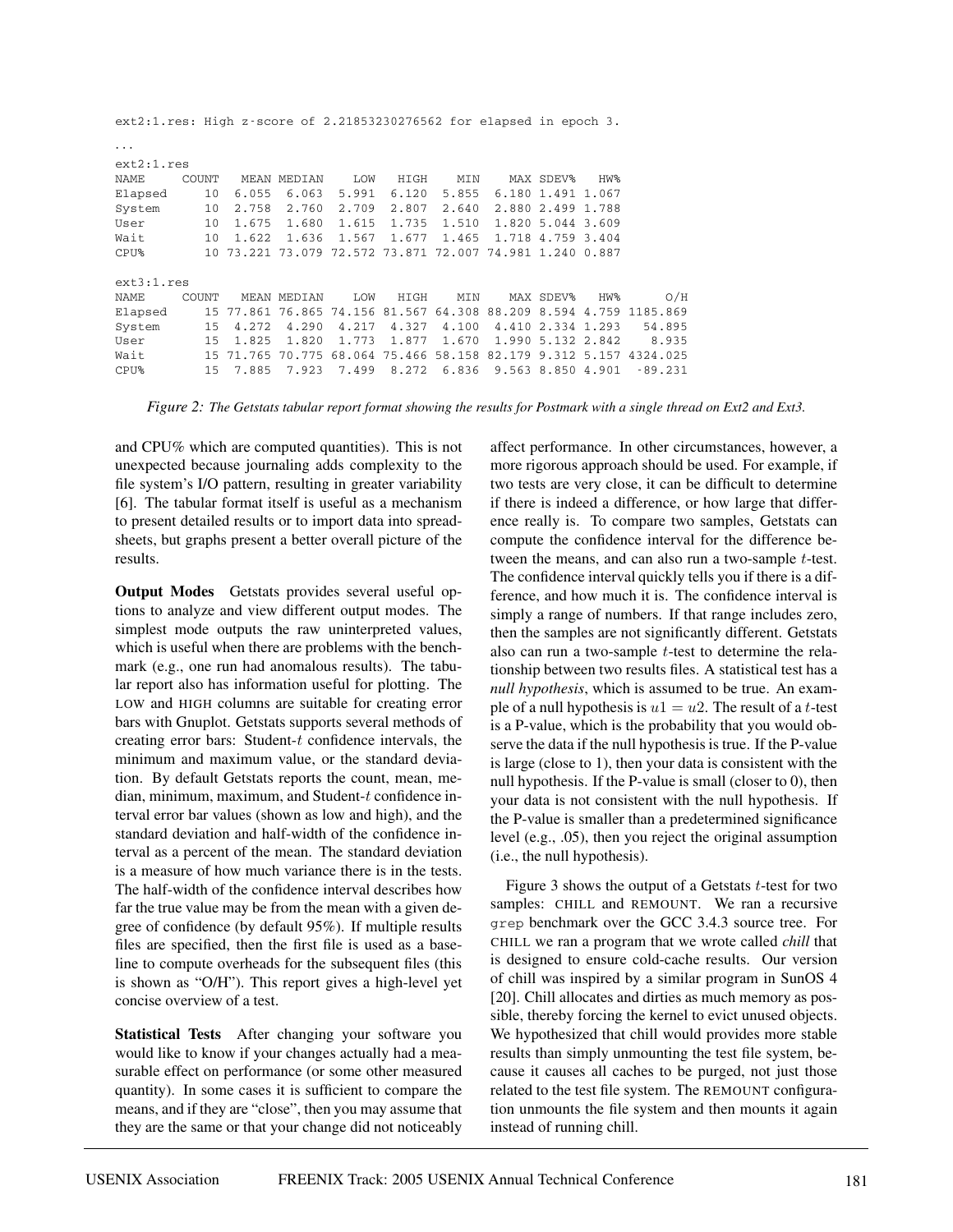```
chill
NAME COUNT MEAN MEDIAN LOW HIGH MIN MAX SDEV% HW%
Elapsed 10 38.649 38.193 37.950 39.348 37.673 40.379 2.528 1.808
System 10 1.663 1.675 1.603 1.723 1.540 1.770 5.071 3.628
...
remount
NAME COUNT MEAN MEDIAN LOW HIGH MIN MAX SDEV% HW% O/H
Elapsed 10 38.751 38.699 38.580 38.921 38.465 39.307 0.614 0.439 0.262
System 10 1.796 1.790 1.677 1.915 1.580 2.080 9.255 6.620 7.998
...
Comparing remount (Sample 1) to chill (Sample 2).
Elapsed: 95%CI for remount - chill = (-0.567, 0.769)
Null Hyp. Alt. Hyp. P-value Result
u1 <= u2 u1 > u2 0.377 ACCEPT H_0
u1 >= u2 u1 < u2 0.623 ACCEPT H_0
u1 == u2 u1 != u2 0.754 ACCEPT H<sub>0</sub>
System: 95%CI for remount - chill = (0.009, 0.257)
Null Hyp. Alt. Hyp. P-value Result
u1 \leq u2 \quad u1 > u2 \quad 0.018 REJECT H<sub>-0</sub>
u1 >= u2 u1 < u2 0.982 ACCEPT H_0
u1 == u2 u1 != u2 0.037 REJECT H<sub>0</sub>
...
```


From the tabular report, we can see that elapsed time differs by only 0.262%, and system time differs by only 7.998%. After the tabular report, each measured value in the samples is compared (e.g, elapsed time from the first sample is compared to elapsed time from the second sample).

If we examine the confidence interval for the elapsed time, we can see that it includes zero (the beginning of the range is less than zero, but the end of the range is greater than zero), which means that CHILL and RE-MOUNT are not distinguishable. The next four lines show the results of the t-test for elapsed time. Getstats runs the t-test with three distinct assumptions:  $u_1 \leq u_2$ ,  $u_1 \geq u_2$ , and  $u_1 = u_2$ . For simplicity, we chose to display all of the tests rather than forcing the user to specify the tests of interest. It is up to the benchmarker to determine which of these assumptions makes sense. In all cases, the P-value was higher than the significance level of (0.05), which means that we can not reject the assumptions with 95% confidence. Therefore, we conclude that CHILL and REMOUNT are indistinguishable for elapsed time.

For system time, the confidence interval does not contain zero, which means the two tests have a significant difference. This is supported by the P-value, which shows us that there is only a 3.7% chance of observing this data if the two samples were in fact equal. There is also only a 1.8% chance that CHILL uses less system time than REMOUNT. Because 3.7% and 1.8% are less than the significance level, we can reject the null hypothesis that  $u_1 = u_2$  and that  $u_1 \leq u_2$  where  $u_1$  represents REMOUNT and  $u_2$  represents CHILL. Because our

assumption that REMOUNT used less system time than CHILL is false, we know that REMOUNT did use more system time because it needed to recreate objects that the kernel evicted.

**Detecting Anomalies** Often, one or two bad runs are not noticeable from summary statistics alone. Getstats provides two mechanisms for finding anomalous results:

- Automatically highlighting outlying values
- Performing linear regression on the values

To automatically highlight outlying values, Getstats uses the z-score of each point. The z-score is the difference between the value and the mean, divided by the standard deviation. If the z-score is greater than a configurable value (by default 2), a warning is printed before the summary statistics. The benchmarker can then look into the results further to analyze the cause of the outliers.

Getstats can also compute a least-squares linear regression to fit the elapsed time, system time, user time, and free memory. Linear regression computes the slope and intercept of the line that best fits a set of points. If the results are stable, then the slope of these should be zero. The intercept is just the magnitude of the values, so it is unimportant. If the magnitude of the slope is not close to zero, then a warning is issued. If the free memory slope is negative, then it indicates that on each iteration the software is leaking memory. If the elapsed or CPU times have positive slopes, it similarly indicates that some resource is becoming more scarce, and causing a gradual performance degradation. Depending on the system being analyzed, different thresholds are ap-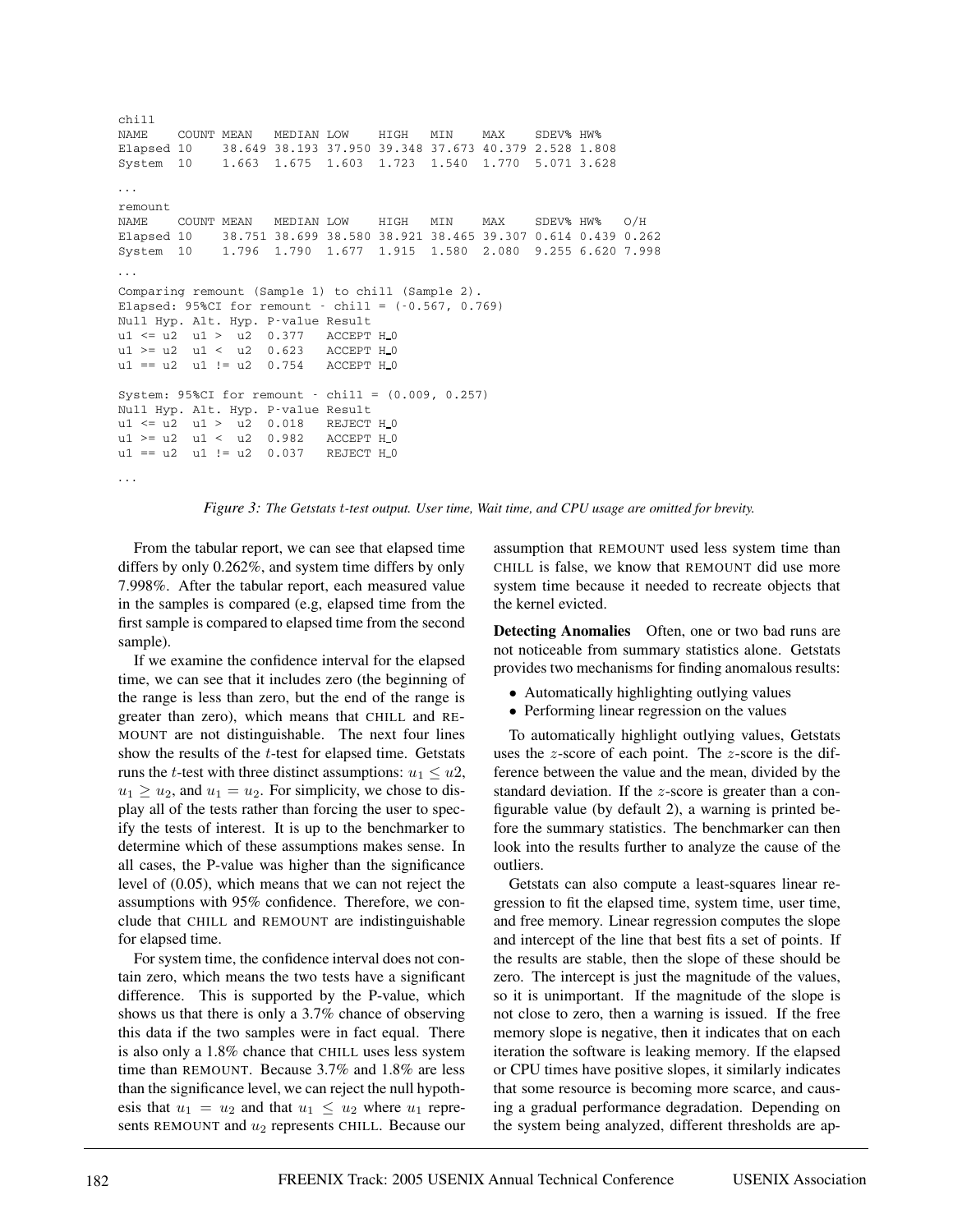propriate, so the default value can be overridden by the benchmarker. To ensure that the amount of free memory reported is accurate, we run our version of chill. Chill allocates as much memory as possible, then dirties every page. Chill is terminated by the Linux out-of-memory manager (or when malloc can no longer get additional memory). At this point the kernel has evicted objects and pages to make room for chill, and the amount of memory consumed should be at a minimum.

**Predicate Evaluation** Getstats evaluates predicates for use with auto-pilot's TEST directive. Getstats runs the predicate over each column in the results file, and returns zero if the predicate is true. The predicates are flexible. Getstats replaces several statistical variables (e.g., mean, median, half-width of the confidence interval, standard deviation, number of tests, and the slope of the linear regression) with their actual values and then passes the predicate to Perl's eval function. This combination of substitution and eval allows arbitrarily complex predicates using simple math or Perl functions. For example, the statement "0.05  $*$  \$mean  $<$  \$delta" returns true if the half-width of the Student-t confidence interval is less than 5% of the mean.

**Combining Results** Benchmarks often have too many numbers for a user to interpret, so Auto-pilot automatically combines results in two specific cases:

- Benchmarks that consist of multiple programs (e.g., compilations)
- Multi-threaded benchmarks

Some benchmarks consist of multiple commands. For example, to compile GCC, three steps are required: tar extracts the distribution, . / configure detects information about the environment, and finally make builds the package. Getstats unifies the results of each command into one result per benchmark execution. Alternatively, the user can use a select transformation to analyze one specific command in isolation.

When analyzing multi-threaded data, Getstats aggregates all of the threads in one test together to create a single set of results for the test. The elapsed time that is reported is the longest running thread and the system and user times are the sum of the system and user times for each thread. This allows a benchmark that is usually single-threaded to be run and analyzed in a multithreaded manner.

#### **3.4 Plotting Tools**

One of the most useful ways to present benchmark data is through the use of graphs. In our experience, it is desirable to have automatically-generated graphs in Encapsulated Postscript (EPS) format, so the graphs are more suitable for publication. Our requirement for automatic graph generation essentially dictates that we use a command-line tool. We have found Gnuplot to be the most flexible plotting package, but its interface is cumbersome, often requiring dozens of lines of code and a specific data format to create a simple plot. Auto-pilot uses a wrapper script, *Graphit*, that generates both line and bar charts using Gnuplot. Although Gnuplot is our preference, everyone has their own favorite plotting tool. Each plotting wrapper script is specific to the plotting tool used, but Getstats can produce CSV output which can easily be imported into other programs (e.g., Excel).



*Figure 4: The results for Postmark on Reiserfs, 1–32 threads*

A sample line graph can be seen in Figure 4. This graph shows the results from Postmark running on top of Reiserfs with 1–32 threads. The elapsed time decreases as threads are added, because the kernel can better schedule I/O operations. However, the user and system CPU time remained relatively constant because the same amount of work is being done.

This graph was generated with the following command line:

| qraphit --mode=line \                      |  |  |  |  |  |  |  |  |  |
|--------------------------------------------|--|--|--|--|--|--|--|--|--|
| --components=Elapsed, User, System \       |  |  |  |  |  |  |  |  |  |
| $\cdot$ -graphfile=reiserfs-pm.eps \       |  |  |  |  |  |  |  |  |  |
| $-k$ 'top right' $-f$ 17 \                 |  |  |  |  |  |  |  |  |  |
| --xlabel Threads --ylabel "Time (seconds)" |  |  |  |  |  |  |  |  |  |
| Reiserfs 'reiserfs:*.res'                  |  |  |  |  |  |  |  |  |  |

The mode argument specifies a line graph (the other supported mode is a bar graph). The --components parameter informs Graphit which quantities are of interest. The --graphfile parameter specifies an output file. The next three parameters are optional: -k specifies the legend location (Gnuplot refers to the legend as a key); -f increases the font size to 17 points; and xlabel and ylabel specify axis labels. The last two parameters define a series. In this case it is named Reiserfs, and the values are from the files named reiserfs:\*.res. This command line replaces an 11 line Gnuplot script, with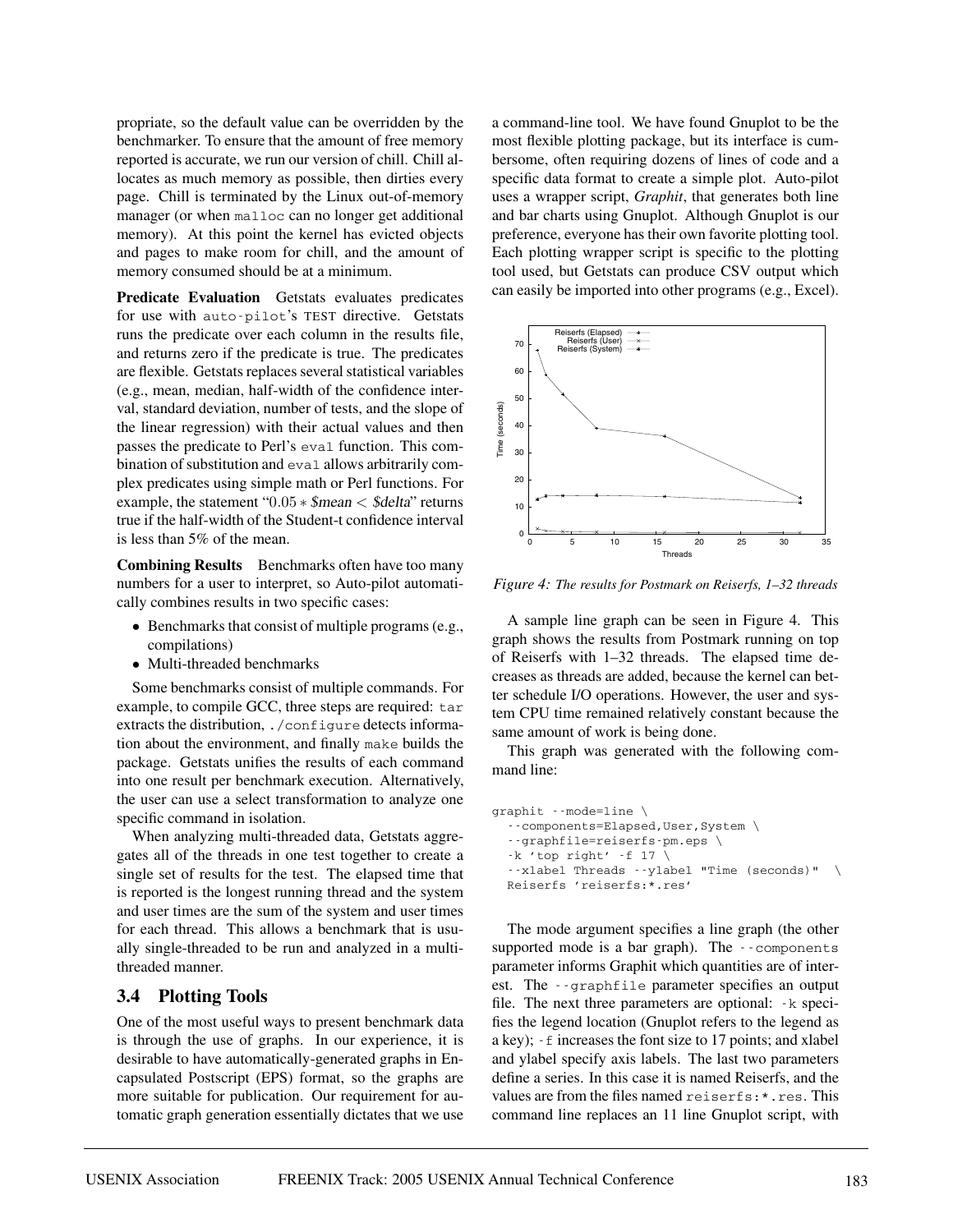566 characters (a savings of 70%). More importantly, *Graphit* creates a properly-formatted Gnuplot data file for the actual series.

Creating bar graphs in Gnuplot is not straightforward. Rather than defining series and values as is done in other plotting tools, you must create an artificial x-axis and locate each bar and its label along this axis. To properly space and locate these bars without automated tools is tedious. Graphit automatically constructs this artificial xaxis and spaces the bars appropriately. Using commandline arguments, the width of the bars, the gap between each bar, the gap between each group of bars, and several other parameters can be controlled easily. An example Graphit bar graph is shown in Figure 5. This graph shows the same Postmark results for Ext2, Ext3, and Reiserfs that are shown in Figures 2 and 4. Graphit automatically reads the results files, stacks user CPU time over system CPU time; determines bar widths, spacing, and error bars; formats a Gnuplot data file; generates a Gnuplot script; and finally runs Gnuplot. We ran the following command to generate the graph:

```
graphit --mode=bar \
  --ylabel 'Time (seconds)' -f 17 \
  --components=Elapsed,User,System \
  --graphfile=pm.eps Ext2 ext2:1.res \
  Ext3 ext3:1.res Reiserfs reiserfs:1.res
```
This single command replaces a 15-line 764-character Gnuplot script, and, more importantly, generates a data file with appropriate spacing along the artificial axis. Graphit has several spacing options to control the width of each bar, the gap between bars (e.g., System and User could be next to each other), and the gap between sets of bars (e.g., Ext2 and Ext3). Figure 6 is another example Graphit bar graph using the same options but with more data sets, so the bars are thinner. We also passed "--rotate 45" to Graphit to rotate the X-axis labels.



*Figure 5: Postmark on Ext2, Ext3, and Reiserfs.*

#### **3.5 Checkpointing Across Reboots**

Operating system code behaves very differently when data is already cached (called a warm cache) and when data is not yet in the cache (called a cold cache). This concern is particularly acute for file systems, which depend on caches to avoid disk or network operations, which are orders of magnitude slower than in-memory operations. Creating a warm cache situation is relatively easy: to create  $n$  warm cache runs, you can run the test  $n+1$  times in sequence and discard the first result, which is only used to warm the cache. However, testing a cold cache situation is more difficult. For a perfectly cold cache, all OS objects must be evicted from their caches between each test. For file systems research, researchers unmount the test file system between each test. This invalidates inodes, directory name lookup caches, and the page cache for the tested file system. Unfortunately, this approach has two key disadvantages. First, even though inodes (and other objects) are invalidated, they may not be deallocated. This can expose subtle bugs when inodes are not properly cleared before reuse. The second problem is that the kernel often keeps a pool of unused objects for faster allocation, so the second run may use less system time because it does not need to get raw pages for object caches. For these two reasons, we have additionally run our version of chill, described in Section 3.3, to deallocate these objects.

To get a truly cold cache, a reboot is required because all operating state is reset after a reboot. The disadvantage of a reboot is that it takes a long time and usually requires manual intervention. We have designed Autopilot so that it can serialize all of its state into a plain text file using the CHECKPOINT directive. The CHECKPOINT directive is similar to UNIX fork in that it sets a variable to "0" after writing a checkpoint, but the variable is set to "1" after resuming from where the checkpoint left off. After writing a checkpoint, an Auto-pilot script can reboot the machine. After the machine's initialization process completes (at the end of /etc/rc.d/rc.local), we check whether the checkpoint file exists. If the checkpoint file exists, is owned by root, and is not worldwritable, then we start Auto-pilot and it resumes from where benchmark execution left off.

We wanted to quantify the differences between various methods of cooling the cache. We ran a recursive grep -q benchmark over the GCC 3.4.3 source tree. We chose grep because it is a simple read-oriented benchmark, yet has a significant user component. We used the six following configurations:

- **Sequential** The benchmark is run repeatedly with a warm cache.
- **Chill** Chill is run between each iteration of the benchmark.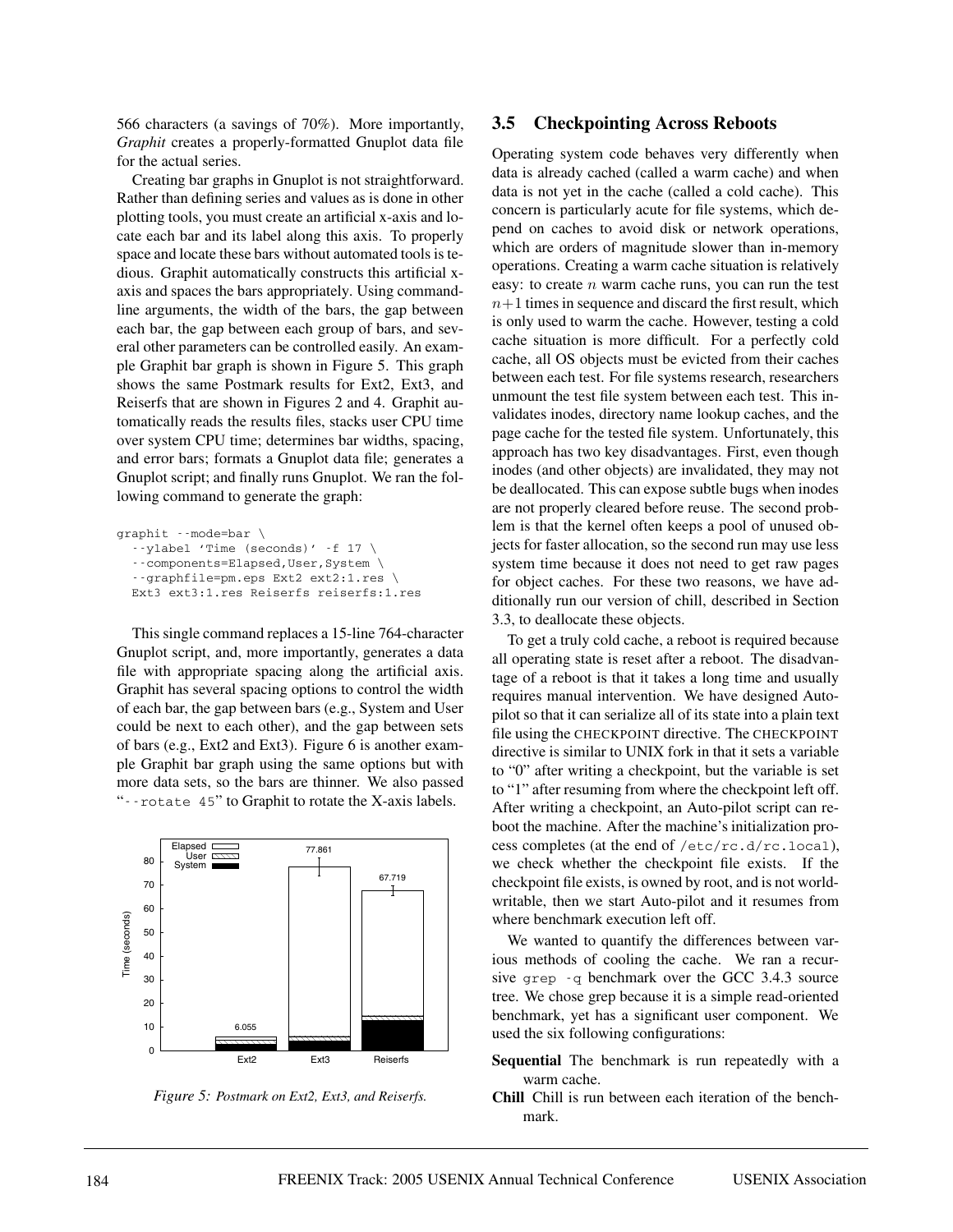- **Remount** The test file system is remounted between each iteration of the benchmark.
- **Remount+Chill** The test file system is remounted between each iteration of the benchmark.
- **Reboot** The machine is rebooted between each iteration of the benchmark.
- **Reboot+Chill** The machine is rebooted and Chill is run between each iteration of the benchmark. We used this configuration because the initialization process after reboot may have caused some objects to be loaded into the cache, and chill may evict them.

All tests were run on a 1.7Ghz Pentium IV with Fedora Core 2 and a vanilla 2.4.23 kernel. The test partition was on a Western Digital 5,400 RPM IDE disk. Each test was run 10 times. The elapsed, system, and user time results are shown in Figure 6, and the error bars show the 95% confidence intervals for elapsed time.



*Figure 6:* grep -r *with various cache-cooling methods.*

In all cases user time differences were indistinguishable. This was expected, because grep's processing does not change with the different configurations. The Sequential configuration had the lowest elapsed and system time, because it does not need to perform any I/O to read objects from disk. For Chill and Remount, System time was not distinguishable, but Chill used 13% less system time, so remounting is a more effective way of cooling the cache. Remount+Chill is indistinguishable from remount. Reboot was 4.3% slower than remounting the file system, and system time was indistinguishable. Reboot is not distinguishable from Reboot+Chill. Therefore we conclude that rebooting the system is in fact the best method of cooling the cache.

### **3.6 Benchmarking Script Hooks for NFS**

We have found that we continually enhance our Autopilots benchmarking scripts, yet each project often needs its own slightly different setup and cleanup mechanisms or needs to measure a new quantity. For example, our tracing file system needed to measure the size of the trace file that each test generated [2]. This made the scripts hard to maintain. Projects that were started earlier used older modified versions of the benchmarking scripts. As the scripts improved, these older projects would have progressively more out of date scripts. Recently, we have redesigned Auto-pilot's benchmarking scripts to be extensible and provide hooks in critical locations. Our goal was to allow developers to test new file systems and add new measurements to the benchmarking scripts, without having to modify the originals.

To do this, Auto-pilot automatically reads in all files in \$APLIB/commonsettings.d (\$APLIB is an environment variable that is set to the path where the scripts were installed, but additional paths can be added to it). These files define hooks for various events such as mounting a file system, unmounting a file system, beginning a measurement, and ending a measurement.

We prototyped a modified NFS client and server, and therefore did not use the standard NFS benchmark, SPEC-SFS [19], because it does not use the local client (it hand-crafts RPCs instead). To benchmark our modified client and server, we used Auto-pilot to run standard file system benchmarks, such as Postmark. We have included the hooks we used for this project as an example of what can be done with our hooks.

The simplest hook we have adds support for mounting an NFS file system. The hook requires two environment variables to be set (the server and the path to mount on the server). The hook also loads and unloads the NFS file system module (unless it is built into the kernel).

Because we were running a modified NFS server, we needed to coordinate with the server and measure the CPU time used by the NFS server (it does not make sense to measure elapsed time, because the server runs for precisely as long as the client). To coordinate between the client running the benchmarks and the server, we used SSH to run remote commands on the server. This follows the same model that SPEC SFS uses, but replaces RSH using rhosts with SSH using public-key based authentication. In the mount hook, we copy the module to the server and then restart it. In the unmount hook we unload the module. We also added a remote process measurement hook. Each time a client process is measured, we run a command on the NFS server to record the amount of CPU time used by nfsd. After the client process is terminated, we run another command on the server to report the difference in CPU time used.

The current scripts make it relatively easy to benchmark one client machine accessing one server, which is a relatively common benchmarking case. If you wanted to benchmark one server with multiple clients, then you would need to write new scripts in which the server runs Auto-pilot and remotely executes the benchmark on the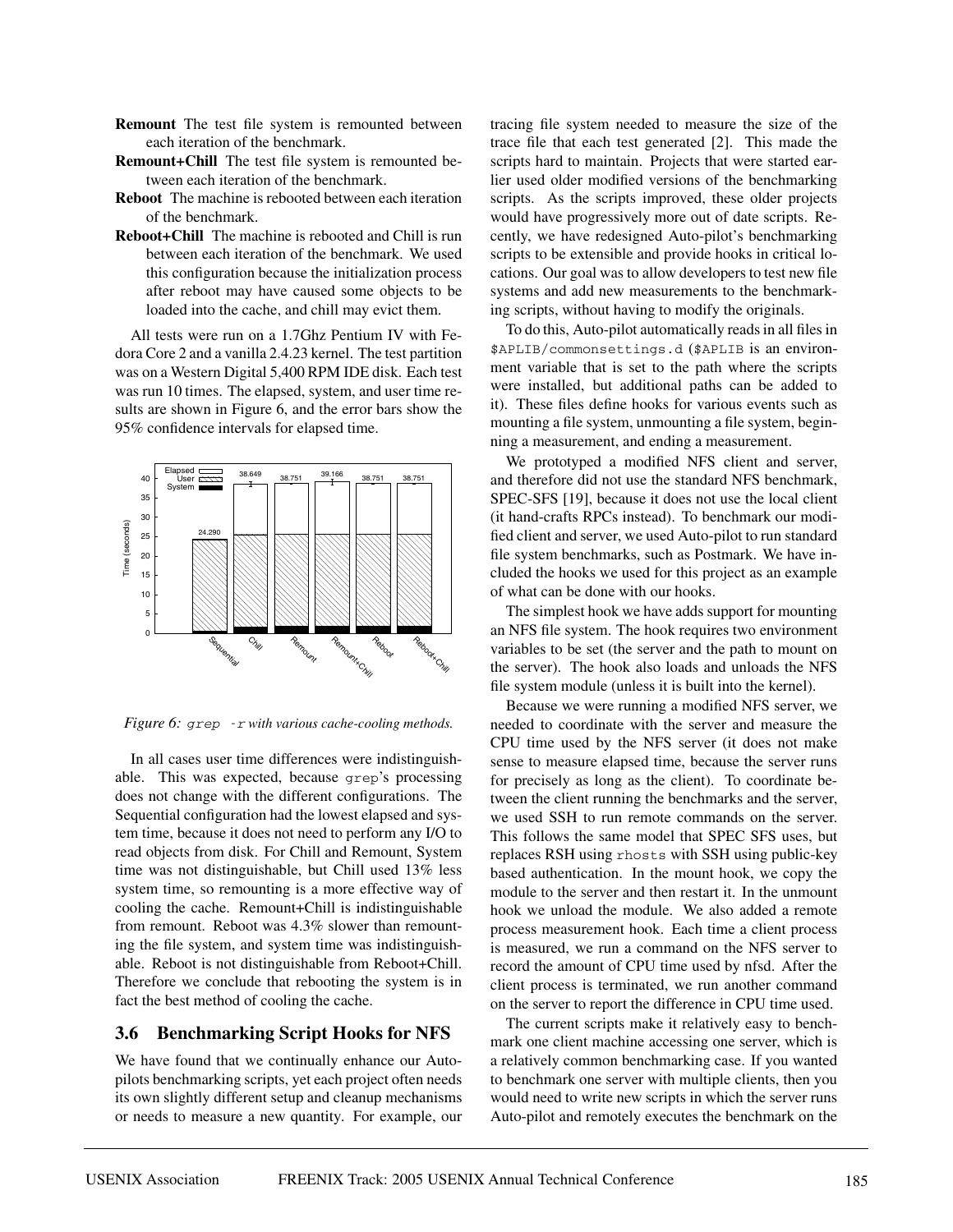clients. The server-side scripts would need to be written from scratch, but the client-side scripts could be very similar to the current Auto-pilot benchmarking scripts.

## **4 Conclusion**

Auto-pilot provides a useful set of tools for accurately and informatively benchmarking software. Auto-pilot configurations are powerful scripts that describe a series of tests, including multi-threaded versions of traditional benchmarks. Auto-pilot includes sample scripts for various compile-based benchmarks and Postmark. Auto-pilot's flexible infrastructure allows many other tests and measurements to be added. For example, we include hooks for testing over NFS, measuring I/O operations and CPU time used by background processes. We have also used many different benchmarks aside from the ones included in the package (e.g., grep and other custom benchmarks).

We present results in an informative manner that can easily be used with Gnuplot. Getstats generates easyto-read tabular reports, automatically displays outlying points, detects memory leaks, and runs statistical tests. In combination with Auto-pilot, Getstats can evaluate predicates to run tests until an arbitrarily complex condition is satisfied, thereby saving time on the testbed. Graphit processes results files and automatically creates Gnuplot scripts with properly formatted data files to create bar and line graphs.

Auto-pilot can checkpoint its state, reboot the machine, and resume running tests from where it left off. Rebooting provides a colder cache than simply remounting the file system, and requires no manual intervention on the part of the benchmarker. When benchmarks fail, Auto-pilot can automatically send email or text pages to the benchmarker to prevent the testbed from lying idle.

We have used Auto-pilot for over three years and for eighteen projects. Auto-pilot saved us many days of work in collecting performance results and reduced debugging cycles by exposing bugs more quickly.

Auto-pilot is released under the GPL and can be downloaded from ftp.fsl.cs.sunysb.edu/ pub/auto-pilot/. Auto-pilot contains 5,799 lines of code. The Auto-pilot Perl script has 936 lines; Getstats has 1,647 lines; Graphit has 587 lines; the C utilities have 758 lines; the configuration files have 221 lines; and our shell scripts have 1,650 lines. All of our Perl scripts also have basic Perldoc formatted documentation that provides information on simple usage. We also include a full user manual that describes more detailed usage and has some brief tutorials in PDF and GNU info formats.

# **4.1 Future Work**

We plan to add support for regular system snapshots, which can then be correlated with the output of the tests. This will allow a person conducting benchmarks to determine the context that the test was executed in. These snapshots will include kernel messages, memory usage, CPU usage, and other vital statistics.

Getstats currently uses a two-sample t-test to compare different results files. A t-test makes three assumptions:

- The samples are independent
- The samples are normally distributed
- The samples have equal variance

Auto-pilot scripts attempt to ensure that each sample is independent of the other samples by purging cached data through remounting and rebooting. The last two assumptions must currently be verified by the benchmarker. If the sample size is sufficiently large (roughly greater than 30 samples), the  $t$ -test will still be appropriate. The third assumption must still be verified. We plan to automatically run an  $F$ -test on the variances. If the test concludes that the variances are not equal, then Getstats will use an approximate  $t$ -test for samples with unequal variances instead of the standard t-test.

### **Acknowledgments**

Joseph Spadavecchia developed the first simple version of our benchmarking Perl script that has since morphed into the current Auto-pilot. Amit Purohit, Kiran-Kumar Muniswamy-Reddy, Michael Martino, Avishay Traeger, and others in our group have provided valuable feedback when using the system to benchmark their projects.

This work was partially made possible by NSF CA-REER award EIA-0133589, NSF Trusted Computing Award CCR-0310493, and HP/Intel gift numbers 87128 and 88415.1.

### **References**

- [1] AIM Technology. AIM Multiuser Benchmark Suite VII Version 1.1. http://sourceforge. net/projects/aimbench, 2001.
- [2] A. Aranya, C. P. Wright, and E. Zadok. Tracefs: A File System to Trace Them All. In *Proceedings of the Third USENIX Conference on File and Storage Technologies (FAST 2004)*, pages 129–143, San Francisco, CA, March/April 2004.
- [3] Bell Laboratories. *prof*, January 1979. Unix Programmer's Manual, Section 1.
- [4] M. Blaze. A cryptographic file system for Unix. In *Proceedings of the fir st ACM Conference on Computer and Communications Security*, 1993.
- [5] A. Brown and M. Seltzer. Operating System Benchmarking in the Wake of Lmbench: A Case